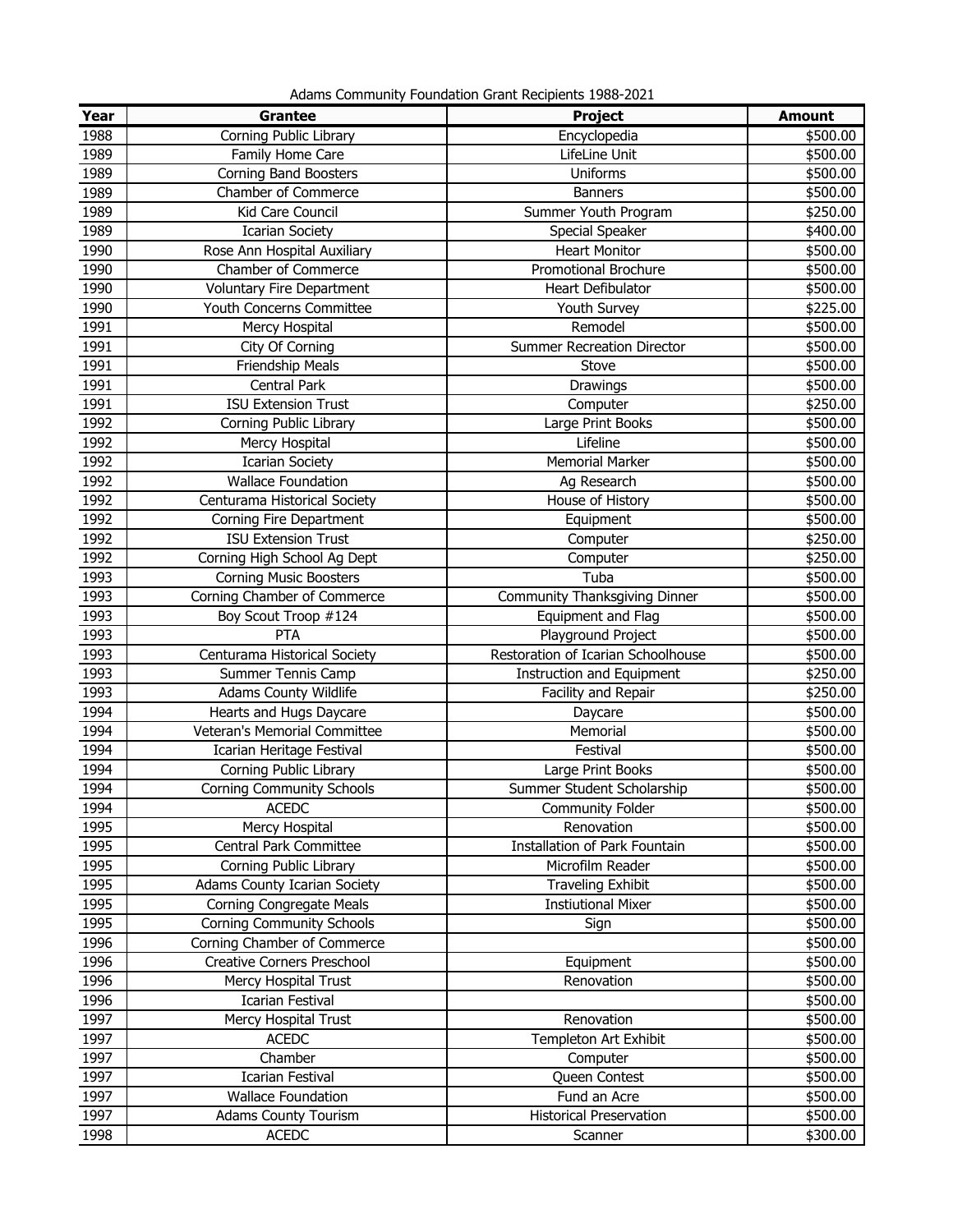| 1998 | Main Street Corning                       | Design Committee                       | \$500.00   |
|------|-------------------------------------------|----------------------------------------|------------|
| 1998 | Mercy Hospital Trust                      | Renovation                             | \$500.00   |
| 1998 | Adams County Historical Society           |                                        | \$500.00   |
| 1998 | Hearts and Hugs Daycare                   |                                        | \$500.00   |
| 1998 | <b>Adams County Against Abuse</b>         |                                        | \$500.00   |
| 1999 | Mercy Hospital Trust                      | Renovation                             | \$500.00   |
| 1999 | Adams County Conservation Foundation      | Cabins at Lake Icaria                  | \$500.00   |
| 1999 | <b>MIRA</b>                               | <b>Increase Technology Awareness</b>   | \$500.00   |
| 1999 | Prescott 4-H Workers                      | Living Memorial                        | \$500.00   |
| 1999 | Prescott Fire and Rescue                  | <b>External Defibrillator</b>          | \$500.00   |
| 1999 | American Legion                           | Care of Our Flags                      | \$500.00   |
| 2000 | Hearts and Hugs Daycare                   | Strong Minds & Bodies                  | \$500.00   |
| 2000 | Adams County Kid Care Council             | Summer Park Program                    | \$500.00   |
| 2000 | Corning Public Library                    | <b>Internet Access Program</b>         | \$500.00   |
| 2000 | Central Park Renovation                   | Sidewalks and Seating                  | \$500.00   |
| 2000 | American Legion                           | Fly Our Flags                          | \$500.00   |
| 2000 | Corning Backyard Conservation             | Plantings                              | \$500.00   |
| 2001 | <b>Creative Corners Preschool</b>         | Equipment Replacement Program          | \$500.00   |
| 2001 | <b>Corning Community School</b>           | Communiteers                           | \$500.00   |
| 2001 | Main Street Corning                       | Downtown Sound System                  | \$500.00   |
| 2001 | Kid Care Council                          | Summer Park Program                    | \$500.00   |
| 2001 | <b>Corning Community Schools</b>          | Memories of the Heart                  | \$500.00   |
| 2001 | <b>Corning Community Schools</b>          | Lifelong Literacy                      | \$500.00   |
| 2002 | Corning Skate Park                        | Skate Park                             | \$500.00   |
| 2002 | Corning Public Library                    | Carpet                                 | \$500.00   |
| 2002 | Opera House                               | Roof Repair                            | \$500.00   |
| 2002 | Kid Care Council                          | Celebrate Families                     | \$500.00   |
| 2002 | <b>Midwest Opportunities</b>              | Chairs & Tables -Meeting Rm            | \$500.00   |
| 2003 | Adams Co Historical Society               | Roof                                   | \$500.00   |
| 2003 | Hearts and Hugs Daycare                   | Summer Day Camp                        | \$500.00   |
| 2003 | Opera House Restoration                   | Roof                                   | \$500.00   |
| 2003 | Kid Care Council                          | Summer Park Program                    | \$500.00   |
| 2003 | Corning Public Library                    | Carpet                                 | \$500.00   |
| 2003 | City of Corning                           | Handicap Restrm-Lake Binder            | \$500.00   |
| 2004 | Corning Fire Department                   | Infra-red Camera                       | \$500.00   |
| 2004 | Opera House Restoration                   | Window restoration                     | \$500.00   |
| 2004 | <b>Adams County Ambulance</b>             | First Responder Units                  | \$500.00   |
| 2004 | Kid Care Council                          | Summer Park Program                    | \$500.00   |
| 2004 | City of Corning/Lake Binder               | Handicap Restroom                      | \$500.00   |
| 2004 | Adams County 4-H & Youth                  | Exhibit Bldg. Tables                   | \$250.00   |
| 2004 | Hearts and Hugs Daycare                   | Summer Day Camp                        | \$250.00   |
| 2005 | Main Street Corning                       | <b>Holiday Decorations</b>             | \$1,000.00 |
| 2005 | Opera House                               | Restoration                            | \$2,000.00 |
| 2006 | Nodaway Volunteer Fire Department         | Equipment                              | \$5,000.00 |
| 2006 | City of Prescott                          | <b>Walking Track</b>                   | \$1,295.00 |
| 2006 | Corning Public Library                    | Library Materials                      | \$5,000.00 |
| 2006 | Stringtown Community Church               | <b>Help Center</b>                     | \$3,000.00 |
| 2006 | Communiteers                              | <b>Beautification of Corning</b>       | \$5,000.00 |
| 2006 | <b>Adams County Aquatics Committee</b>    | Pool feasibility study                 | \$5,000.00 |
| 2006 | Main Street Corning Design Committee      | Removal of Buildings                   | \$5,000.00 |
| 2006 | Prescott Fire and Rescue                  | <b>EMS Equipment</b>                   | \$4,000.00 |
| 2006 | Parent-Teacher Organization, Corning Elem | Non-fiction Books                      | \$5,000.00 |
| 2006 | Main Street Corning Design Committee      | <b>Building Removal</b>                | \$5,000.00 |
| 2006 | Corning Opera House Cultural Center       | Repair Gutters/Moldings                | \$5,000.00 |
| 2006 | Johnny Carson Birthplace Society          | Feasibility/Promotion of Historic Site | \$3,000.00 |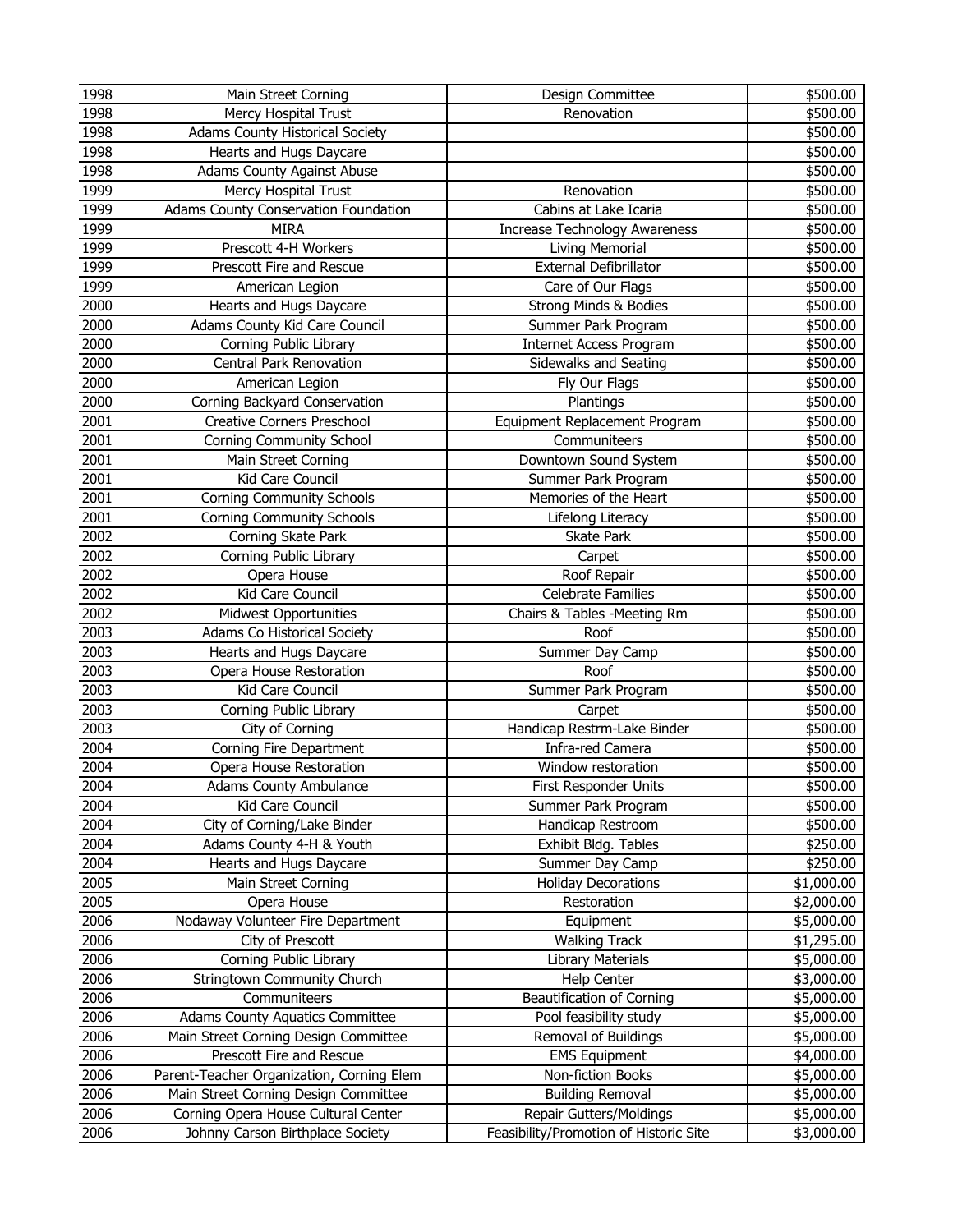| 2007         | Corning Center for the Fine Arts                             | Phase I of pottery area                            | \$1,500.00                |
|--------------|--------------------------------------------------------------|----------------------------------------------------|---------------------------|
| 2007         | <b>Adams County Aquatics Committee</b>                       | matching funds for pool                            | \$10,000.00               |
| 2007         | Adams County Conservation Foundation                         | construct cabins/restroom                          | \$10,000.00               |
| 2007         | French Icarian Colony Foundation                             | installation of rural water/sewer                  | \$1,500.00                |
| 2007         | Corning Opera House Cultural Center                          | winterization of exterior, etc                     | \$1,500.00                |
| 2007         | Adams County Disaster Team                                   | laptop computer                                    | \$1,700.00                |
| 2007         | Prescott Parent Teacher Organization                         | purchase of non-fiction books                      | \$1,000.00                |
| 2007         | <b>Adams County Aquatics Committee</b>                       | aquatic Center                                     | \$10,000.00               |
| 2007         | Stringtown Community Church                                  | carpet for Help Center                             | \$2,500.00                |
| 2007         | Adams County Conservation Foundation                         | lake improvements                                  | \$3,184.50                |
| 2007         | Nodaway Volunteer Fire Department                            | emergency siren                                    | \$5,000.00                |
| 2007         | City of Prescott                                             | street banners                                     | \$2,253.00                |
| 2007         | Adams County EMS Association                                 | equipment for mass casualty trailer                | \$2,500.00                |
| 2008         | <b>Adams County Aquatic Center</b>                           | matching funds for pool-yr 2                       | \$20,000.00               |
| 2008         | ACEDC/Technology Committee                                   | community website                                  | \$6,000.00                |
| 2008         | Adams County Youth and 4-H/FFA Fair                          | renovation of livestock showring/barn              | \$4,000.00                |
| 2008         | City of Corning/Corning Comm Center                          | renovation of kitchen                              | \$6,000.00                |
| 2008         | Corning Public Library                                       | improvement of catalog system/books                | \$4,000.00                |
| 2008         | Corning Park and Rec Committee                               | improvements at Spring Lake                        | \$7,136.75                |
| 2008         | Adams County Disaster Action Team                            | jackets                                            | \$570.00                  |
| 2008         | Carbon Coal Miners Reunion Committee                         | display cases for memoribilia                      | \$4,000.00                |
| 2008         | Adams County Fair and Racing Assn                            | replacement of concession equipment                | \$1,000.00                |
| 2008         | City of Corning/Corning Comm Center                          | renovation of kitchen - Phase II                   | \$5,000.00                |
| 2008         | Cub Scout Pack 124                                           | Builiding wood duck boxes at Lake Icaria           | \$600.00                  |
| 2009         | Corning Public Library                                       | Books and other media                              | \$2,500.00                |
| 2009         | Prescott Public Library                                      | Books and other media                              | \$2,500.00                |
| 2009         | Hearts and Hugs Day Care                                     | Replacement of play surface for playground         | \$1,265.00                |
| 2009<br>2009 | Corning Center for the Fine Arts                             | Awning and window replacement                      | \$2,000.00                |
| 2009         | Adams County Youth & 4-H/FFA<br>City of Corning/Fire Station | flood repairs<br>New fire station- Yr 1            | \$2,000.00<br>\$20,000.00 |
| 2009         | City of Corning/Community Center                             | Kitchen renovation                                 | \$2,000.00                |
| 2009         | Adams County Aquatic Center                                  | matching funds for pool - Yr 3                     | \$20,000.00               |
| 2009         | Adams County Youth \$ 4-H/FFA                                | portable bleachers                                 | \$5,500.00                |
| 2009         | Adams County Conservation Board                              | replacement of educational display                 | \$5,000.00                |
| 2009         | Prescott Kline Museum                                        | planning & building museum/comm bldg               | \$20,000.00               |
| 2009         | French Icarian Colony Foundation                             | fire suppression system                            | \$5,000.00                |
| 2009         | Johnny Carson Birthplace Society                             | repair/restoration                                 | \$4,400.00                |
| 2009         | Redeemer Lutheran Church Youth                               | carnival games for comm. use                       | \$789.21                  |
| 2009         | Corning Opera House Cultural Center                          | structural support                                 | \$3,750.00                |
| 2009         | <b>ACEDC</b>                                                 | software for creating marketing materials          | \$1,999.00                |
| 2010         | Adams County Aquatic Center                                  | matching funds for pool - yr 4                     | \$20,000.00               |
| 2010         | Adams County Kid Care Council                                | support programs/activities at fair                | \$350.00                  |
| 2010         | <b>ACEDC</b>                                                 | camera                                             | \$530.00                  |
| 2010         | Corning High School Student Council                          | blanket project for hospital/hospice               | \$1,300.00                |
| 2010         | Alegent Health Wellness Center                               | purchase of Indo-Row machines                      | \$17,038.66               |
| 2010         | City of Corning/Community Center                             | replace HVAC unit at Community Center              | \$4,210.00                |
| 2010         | Prescott Public Library                                      | outreach and public education program              | \$1,000.00                |
| 2010         | Corning Public Library                                       | purchase of wireless scanner and library materials | \$4,000.00                |
| 2010         | City of Corning/Fire Station                                 | New Fire Station Yr 2 or 5 yr                      | \$20,000.00               |
| 2010         | Adams County Conservation Board                              | playground equipment                               | \$12,500.00               |
| 2010         | Johnny Carson Birthplace Society                             | electrical wiring to update house                  | \$5,000.00                |
| 2010         | Hearts and Hugs Daycare                                      | renovation of center to meet DHS guidlines         | \$3,900.00                |
| 2010         | Corning Center for the Fine Arts                             | rooftop air conditioning unit                      | \$2,844.00                |
| 2010         | Corning Public Library                                       | computers for patron use                           | \$2,011.06                |
| 2010         | Adams Community Chamber of Commerce                          | portable sound system                              | \$1,070.00                |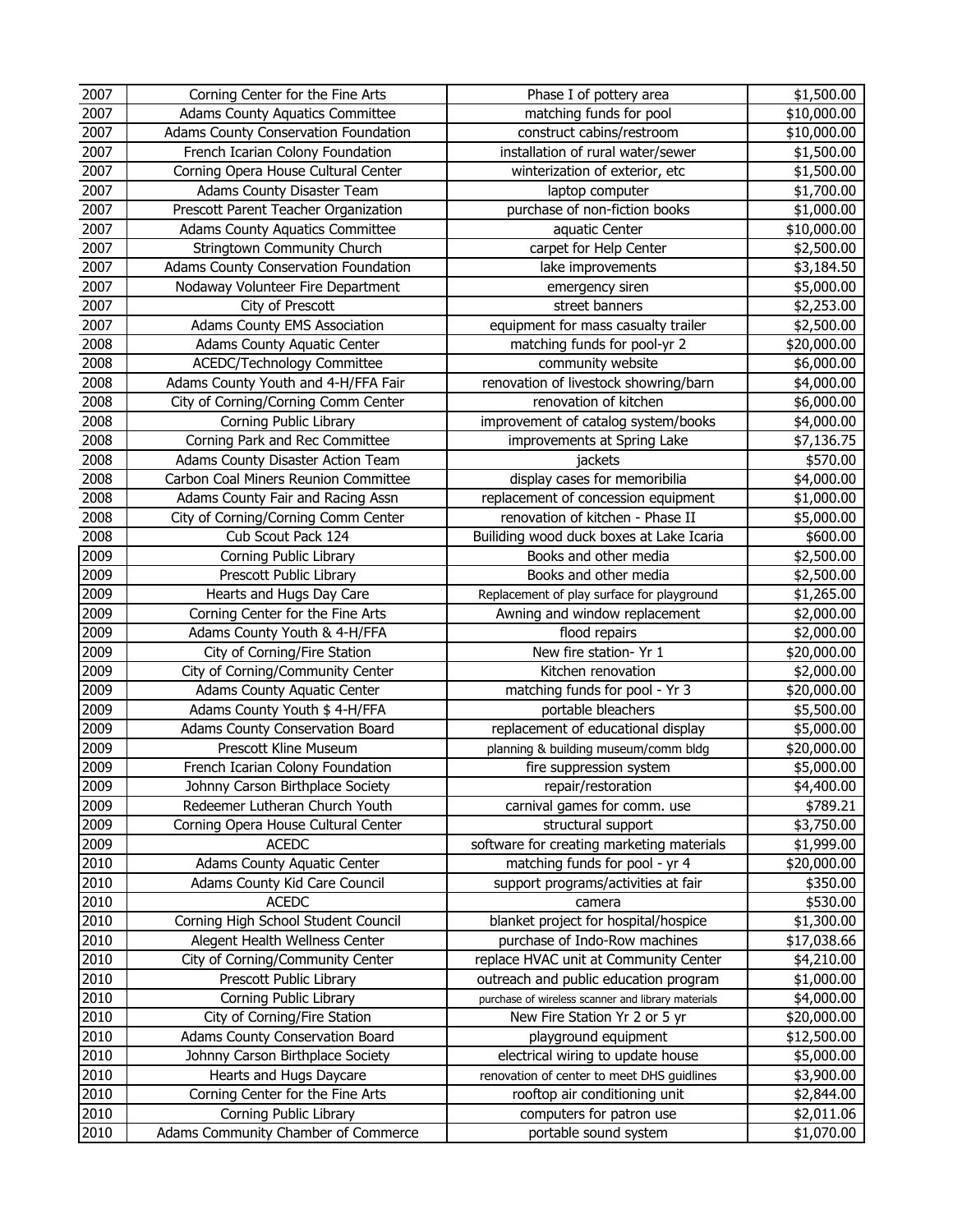| 2010              | Bohemian Cemetery Association                                        | message board and bench                                   | \$634.00                  |
|-------------------|----------------------------------------------------------------------|-----------------------------------------------------------|---------------------------|
| 2010              | Adams County House of History                                        | publicity brochure                                        | \$475.00                  |
| 2011              | Adams County Aquatic Center                                          | matching funds for pool - yr 5                            | \$20,000.00               |
| 2011              | Corning Opera House Cultural Center                                  | matching funds for restoration - yr 1                     | \$20,000.00               |
| 2011              | Main Street Corning                                                  | apply for Corning Downtown historic district              | \$4,000.00                |
| 2011              | Prescott Fire and Rescue                                             | purchase of EMS equipment                                 | \$5,000.00                |
| 2011              | City of Nodaway                                                      | handicap accessability of Nodaway Community Building      | \$3,500.00                |
| 2011              | Corning Community School District                                    | purchase of vision screening machine                      | \$2,575.00                |
| $\overline{201}1$ | Adams County Conservation Board                                      | playground equipment                                      | \$5,000.00                |
| 2011              | Corning Community Schools HS Ind. Tech. Dept.                        | computer aided router                                     | \$4,423.69                |
| 2011              | Alegent Health Wellness Center                                       | hand weights                                              | \$2,997.75                |
| 2011              | American Legion Post 117                                             | roof repair                                               | \$5,000.00                |
| 2011              | Main Street Corning - Design Committee                               | new street speakers and wiring                            | \$2,550.00                |
| 2011              | <b>Corning Housing Commission</b>                                    | computers and printer for Westgate Housing                | \$2,640.00                |
| 2011              | French Icarian Colony Foundation                                     | translation of Icarian journal during Civil War years     | \$980.00                  |
| 2011              | City of Corning/Corning Fire Station                                 | New Fire Station Yr 3 of 5                                | \$20,000.00               |
| 2012              | Corning Opera House Cultural Center                                  | Matching funds for restoration - yr 2                     | \$20,000.00               |
| 2012              | Corning Community High School                                        | library materials                                         | \$5,000.00                |
| 2012              | Centurama Historical Society of Adams County                         | window repair and restoration                             | \$5,000.00                |
| 2012              | Main Street Corning                                                  | flower planters                                           | \$1,712.00                |
| 2012              | Corning Public Library                                               | computers, battery back-up for server                     | \$5,000.00                |
| 2012              | Corning Rotary                                                       | bike racks for community                                  | \$1,426.00                |
| 2012              | City of Corning/Corning Fire Station                                 | New fire station Yr 4 of 5                                | \$20,000.00               |
| 2012              | Main Street Corning Design                                           | North corridor entry sign                                 | \$4,929.00                |
| 2012              | Corning Center for the Fine Arts                                     | replacement of carpet in gallery                          | \$3,600.00                |
| 2012              | Alegent Health Wellness Center                                       | weight training equipment                                 | \$6,373.43                |
| 2012              | <b>Corning Community Schools</b>                                     | outdoor fitness equipment                                 | \$6,000.00                |
| 2012              | <b>Corning Community Schools</b>                                     | 3D printer                                                | \$3,600.00                |
| 2012              | Johnny Carson Birthplace Society                                     | restoration of birthplace home                            | \$10,000.00               |
| 2013              | Corning Opera House Cultural Center                                  | Matching funds for restoration - Yr 3                     | \$10,000.00               |
| 2013              | Adams County Conservation Board                                      | weather siren at Lake Icaria                              | \$13,048.75               |
| 2013              | Adams Community Economic Development Corp                            | development and purchase of Freedom Rock                  | \$2,500.00                |
| 2013              | Operation Dream Closet/Strand Lutheran Church                        | outreach program for prom dresses                         | \$2,495.00                |
| 2013              | Corning Community High School                                        | purchase of SawStop table saw for industrial tech program | \$3,863.00                |
| 2013              | Corning Public Library<br>Corning Park and Rec Board/City of Corning | purchase of hardcover books and e-book consortium         | \$2,000.00                |
| 2013              |                                                                      | Central Park pavilion<br>sound equipment                  | \$3,024.81                |
| 2013<br>2013      | Corning Opera House and Cultural Center<br>Prescott Community School | playground equipment                                      | \$3,253.00<br>\$20,000.00 |
| 2013              | Hearts and Hugs Daycare and Preschool                                | playground improvements                                   | \$340.00                  |
| 2013              | City of Corning/Corning Fire Station                                 | New fire station Yr 5 of 5                                | \$20,000.00               |
| 2013              | Johnny Carson Birthplace Society                                     | restoration of birthplace home Yr 2 of 2                  | \$10,000.00               |
| 2013              | SW IA Horse and Rider Club                                           | upgrade of arena-declined after deadline                  | \$3,000.00                |
| 2014              | Corning Public Library                                               | computers                                                 | \$3,300.00                |
| 2014              | Prescott Public Library                                              | large print books                                         | \$1,750.00                |
| 2014              | Clarence Kline Museum                                                | computer and software                                     | \$2,000.00                |
| 2014              | French Icarian Colony Foundation                                     | kitchen and sanitation system- Yr. 1                      | \$10,000.00               |
| 2014              | City of Corning                                                      | new pavilion- part 1                                      | \$25,000.00               |
| 2014              | Adams County Conservation Board                                      | Timber Ridge campground improvements                      | \$25,000.00               |
| 2014              | Adams County 4-H Safety Education & Shooting Sports                  | training for instructors                                  | \$750.00                  |
| 2014              | City of Nodaway                                                      | drainage tiles                                            | \$4,400.00                |
| 2014              | Hearts and Hugs Daycare                                              | purchase and renovation of daycare center                 | \$25,000.00               |
| 2014              | <b>Adams Community Foundation</b>                                    | software update                                           | \$1,600.00                |
| 2014              | City of Corning                                                      | new pavillion - part 2                                    | \$5,000.00                |
| 2015              | French Icarian Colony Foundation                                     | kitchen and sanitation system- Yr.2                       | \$10,000.00               |
| 2015              | Hearts and Hugs Daycare                                              | renovation of daycare center                              | \$25,000.00               |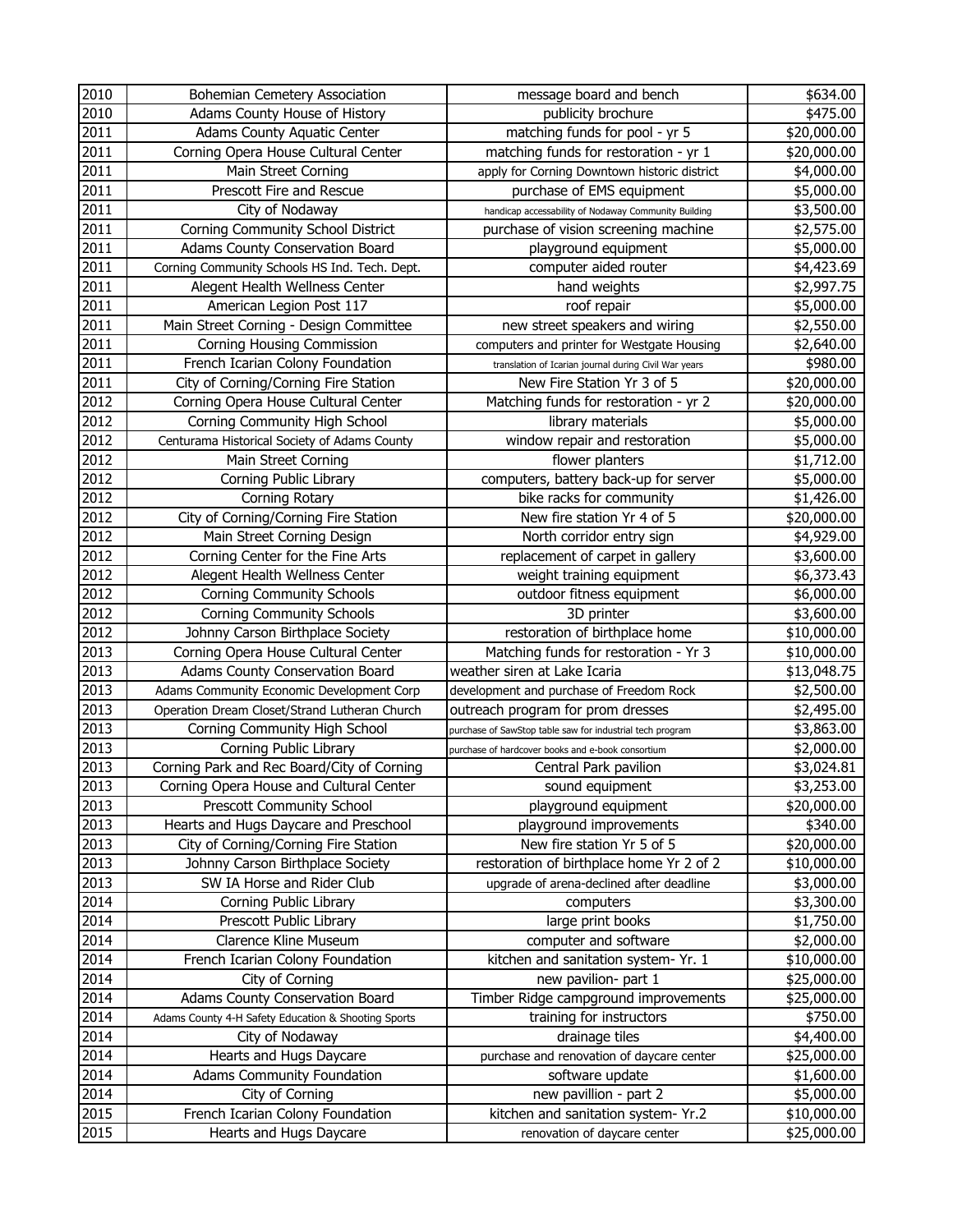| 2015 | Corning American Theatre Foundation                   | <b>HVAC</b> system                        | \$11,000.00 |
|------|-------------------------------------------------------|-------------------------------------------|-------------|
| 2015 | Main Street Design/City of Corning                    | golf cart for flower basket watering      | \$3,000.00  |
| 2015 | City of Prescott                                      | purchase of fire truck                    | \$25,000.00 |
| 2015 | Adams County Board of Supervisors                     | preservation of records                   | \$15,000.00 |
| 2015 | Adams County Sheriff's Office                         | body cameras                              | \$4,946.50  |
| 2015 | Adams County Conservation Board                       | handicapped cabin addition                | \$8,800.00  |
| 2016 | Adams County Conservation Board                       | handicapped cabin addition                | \$16,200.00 |
| 2016 | Hearts and Hugs Daycare                               | renovation of daycare center              | \$25,000.00 |
| 2016 | <b>ACEDC Fund</b>                                     | repair of Lauvstad building               | \$8,515.00  |
| 2016 | CHI Wellness Center                                   | Spinning bikes and instructor training    | \$5,000.00  |
| 2016 | Corning Opera House                                   | lighting                                  | \$1,500.00  |
| 2016 | Corning American Theatre                              | hearing impaired equipment                | \$4,730.00  |
| 2016 | Main Street Design/City of Corning                    | new waste receptacles for Davis Ave       | \$2,132.07  |
| 2016 | Hearts and Hugs Daycare Center                        | renovation of building                    | \$15,000.00 |
| 2016 | Corning Opera House Cultural Center                   | window preservation                       | \$10,000.00 |
| 2016 | City of Corning                                       | rehabilitation of Central Park Fountain   | \$5,500.00  |
| 2016 | City of Corning Park and Rec Board                    | lighting for Spring Lake Park             | \$5,000.00  |
| 2016 | Prescott Public Library                               | technology revitalization project         | \$3,977.07  |
| 2016 | Corning Center for the Fine Arts                      | tuckpointing                              | \$3,000.00  |
| 2016 | Corning American Theatre Foundation                   | tuckpointing                              | \$2,400.00  |
| 2016 | dams County Board of Supervisors/Oakland Cemetery Ass | repair of Civil War monument              | \$2,000.00  |
| 2017 | CHI Health Wellness Center                            | replacement equipment                     | \$1,900.00  |
| 2017 | City of Prescott/Prescott Fire and Rescue             | fire Equipment                            | \$20,000.00 |
| 2017 | Corning Opera House Cultural Center                   | Window preservation                       | \$15,000.00 |
| 2017 | City of Prescott                                      | Dump Truck                                | \$10,000.00 |
| 2017 | City of Corning                                       | Renovation of park restrooms              | \$5,148.00  |
| 2017 | Adams County Conservation Board                       | disk golf course                          | \$7,920.00  |
| 2017 | ACEDC Fund, Inc                                       | engineering services                      | \$5,000.00  |
| 2017 | Corning Center for the Fine Arts                      | awning                                    | \$2,000.00  |
| 2017 | Corning Volunteer Fire Association                    | Special Rescue Operations Trailer and UTV | \$17,625.00 |
| 2017 | City of Corning                                       | flooring for Community Center             | \$16,800.00 |
| 2017 | Corning Youth Club                                    | first aid equipment and training          | \$4,500.00  |
| 2017 | Prescott Library                                      | updating facility                         | \$5,700.00  |
| 2017 | Johnny Carson Birthplace Society                      | grading/sidewalks                         | \$2,960.02  |
| 2017 | Corning Opera House Cultural Center                   | water softener                            | \$1,775.00  |
| 2018 | Corning Center for the Fine Arts                      | lighting                                  | \$4,880.00  |
| 2018 | Corning Public Library                                | materials                                 | \$3,000.00  |
| 2018 | City of Prescott                                      | repairs to City Hall/Lib                  | \$9,325.00  |
| 2018 | Corning Opera House Cultural Center                   | piano and lapel mics                      | \$5,000.00  |
| 2018 | Adams County Youth/4-H                                | materials for swine barn                  | \$10,000.00 |
| 2018 | Corning Housing Commission                            | ADA door operators                        | \$5,100.00  |
| 2018 | Children/Families of Iowa                             | laptop computers                          | \$3,656.00  |
| 2018 | SWCC Parents as Teachers                              | home visiting program                     | \$500.00    |
| 2018 | Adams County Conservation Board                       | construct cabins                          | \$34,172.14 |
| 2018 | Corning American Theatre                              | improvements at theatre                   | \$9,000.00  |
| 2018 | Friends of Mt. Zion Cemetery                          | directory                                 | \$4,000.00  |
| 2018 | Williamson American Legion                            | flooring/cabinets                         | \$9,616.00  |
| 2019 | Adams County Kid Care Council                         | Kid's Day at the Fair activities          | \$1,975.00  |
| 2019 | Corning Opera House                                   | amplifier                                 | \$1,600.00  |
| 2019 | Carbon Community Center                               | renovation of center                      | \$10,000.00 |
| 2019 | Corning Center for the Fine Arts                      | update lighting                           | \$3,440.00  |
| 2019 | Hearts and Hugs Daycare                               | update lighting                           | \$5,346.00  |
| 2019 | Williamson American Legion                            | renovate building                         | \$10,000.00 |
| 2019 | City of Corning                                       | electrical updates at Lake Binder         | \$7,670.00  |
| 2019 | Prescott Fire and Rescue                              | equipment                                 | \$13,642.00 |